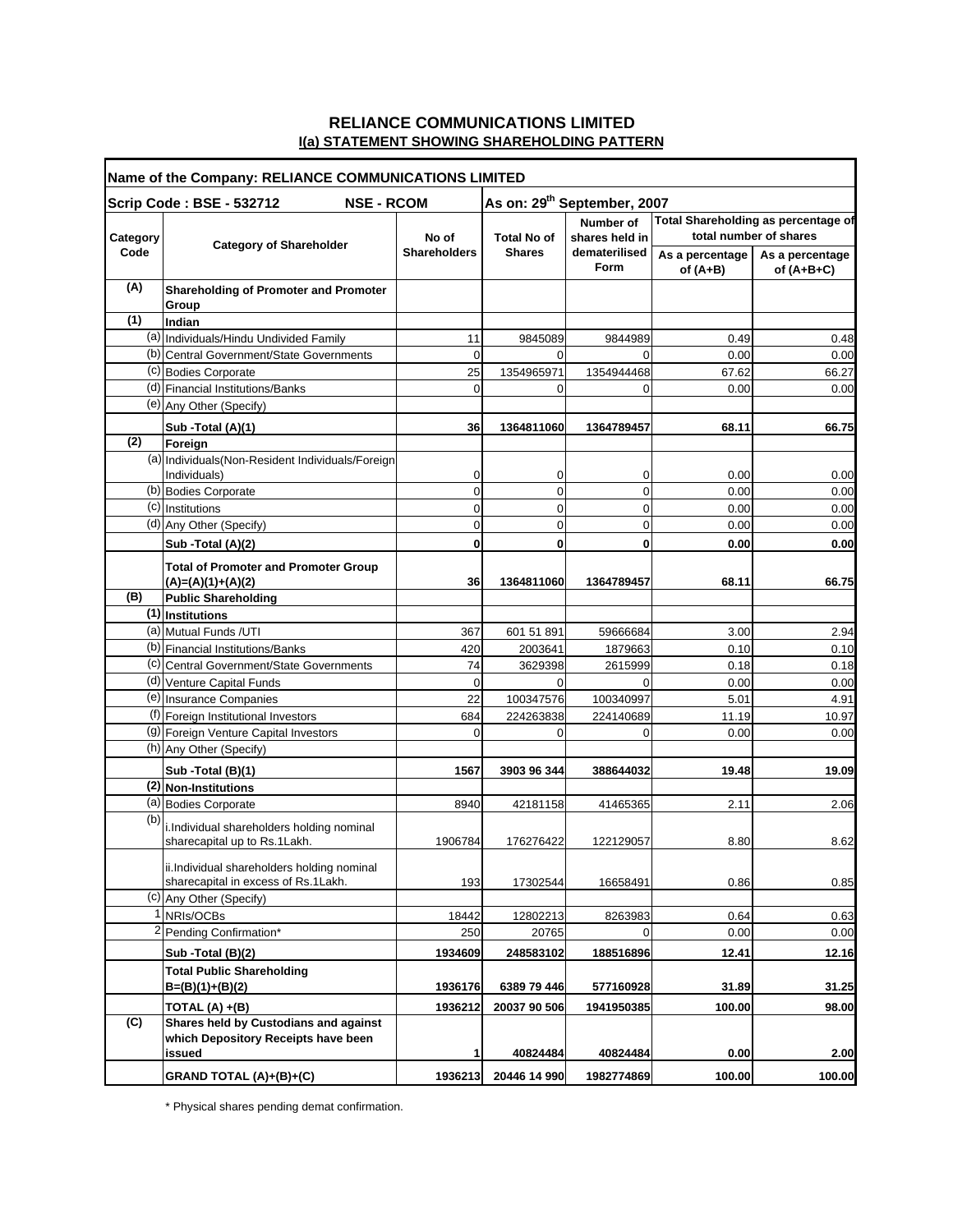## **RELIANCE COMMUNICATIONS LIMITED**

(SHAREHOLDING PATTERN- 29.09.2007)

#### **I(b) Statement showing shareholding of persons belonging to the category "Promoter and Promoter Group"**

| Sr No | Name of the shareholder                                                                    | No of shares   | Shares as a percentage of total<br>number of shares{i.e., Grand Total<br>$(A)+(B)+(C)$ indicated in statement<br>at para(I)(a) above} |
|-------|--------------------------------------------------------------------------------------------|----------------|---------------------------------------------------------------------------------------------------------------------------------------|
|       | 1 AAA Communication Private Limited                                                        | 1 30 81 10 172 | 63.98                                                                                                                                 |
|       | 2 Reliance Capital Limited                                                                 | 18461758       | 0.90                                                                                                                                  |
|       | 3 Sonata Investments Limited                                                               | 1 37 75 000    | 0.67                                                                                                                                  |
|       | 4 Reliance Innoventures Private Limited                                                    | 1 15 29 001    | 0.56                                                                                                                                  |
|       | 5 Smt. Kokila D. Ambani                                                                    | 46 65 227      | 0.23                                                                                                                                  |
|       | 6 Hansdhwani Trading Company Pvt. Ltd                                                      | 30 00 040      | 0.15                                                                                                                                  |
|       | 7 Shri Anil D. Ambani                                                                      | 18 59 171      | 0.09                                                                                                                                  |
|       | 8 Master Jaianmol A. Ambani(through father and natural<br>guardian Shri Anil D. Ambani)    | 16 69 759      | 0.08                                                                                                                                  |
|       | 9 Smt. Tina A. Ambani                                                                      | 16 50 832      | 0.08                                                                                                                                  |
|       | 10 Reliance General Insurance Co Ltd                                                       | 90 000         | 0.00                                                                                                                                  |
|       | 11 Master Jaianshul A. Ambani (through father and natural<br>quardian Shri Anil D. Ambani) | 100            | 0.00                                                                                                                                  |
|       | TOTAL                                                                                      | 1 36 48 11 060 | 66.75                                                                                                                                 |

#### **I(c) Statement showing shareholding of persons belonging to the category "Public" and holding more than**

| <b>Sr No</b> | Name of the shareholder                    | No of shares | Shares as a percentage of total<br>number of shares{i.e., Grand Total<br>(A)+(B)+(C) indicated in statement<br>at para(I)(a) above} |  |
|--------------|--------------------------------------------|--------------|-------------------------------------------------------------------------------------------------------------------------------------|--|
|              | 1 Life Insurance Corporation of India      | 87003280     | 4.26                                                                                                                                |  |
|              | 2 Deutsche Bank Trust Company Amercias, As | 40824484     | 2.00                                                                                                                                |  |
|              | despoistary for GDR Holders                |              |                                                                                                                                     |  |
|              | TOTAL                                      | 127827764    | 6.25                                                                                                                                |  |

#### **I(d) Statement showing details of locked -in shares**

| Sr No | Name of the shareholder             | No of locked-in shares | Locked-in shares as a percentage of<br>total number of shares{i.e.,Grand<br>Total $(A)+(B)+(C)$ indicated in<br>statement at para(I)(a) above} |
|-------|-------------------------------------|------------------------|------------------------------------------------------------------------------------------------------------------------------------------------|
|       | 1 AAA Communication Private Limited | 205371142              | 10.04                                                                                                                                          |
|       | TOTAL                               | 205371142              | 10.04                                                                                                                                          |

#### **I(d) Statement showing details of locked -in shares**

| Sr No | Name of the shareholder             | No of locked-in shares | Locked-in shares as a percentage of<br>total number of shares{i.e.,Grand<br>Total $(A)+(B)+(C)$ indicated in<br>statement at para(I)(a) above} |
|-------|-------------------------------------|------------------------|------------------------------------------------------------------------------------------------------------------------------------------------|
|       | 1 AAA Communication Private Limited | 205371142              | 10.04                                                                                                                                          |
|       | <b>TOTAL</b>                        | 205371142              | 10.04                                                                                                                                          |